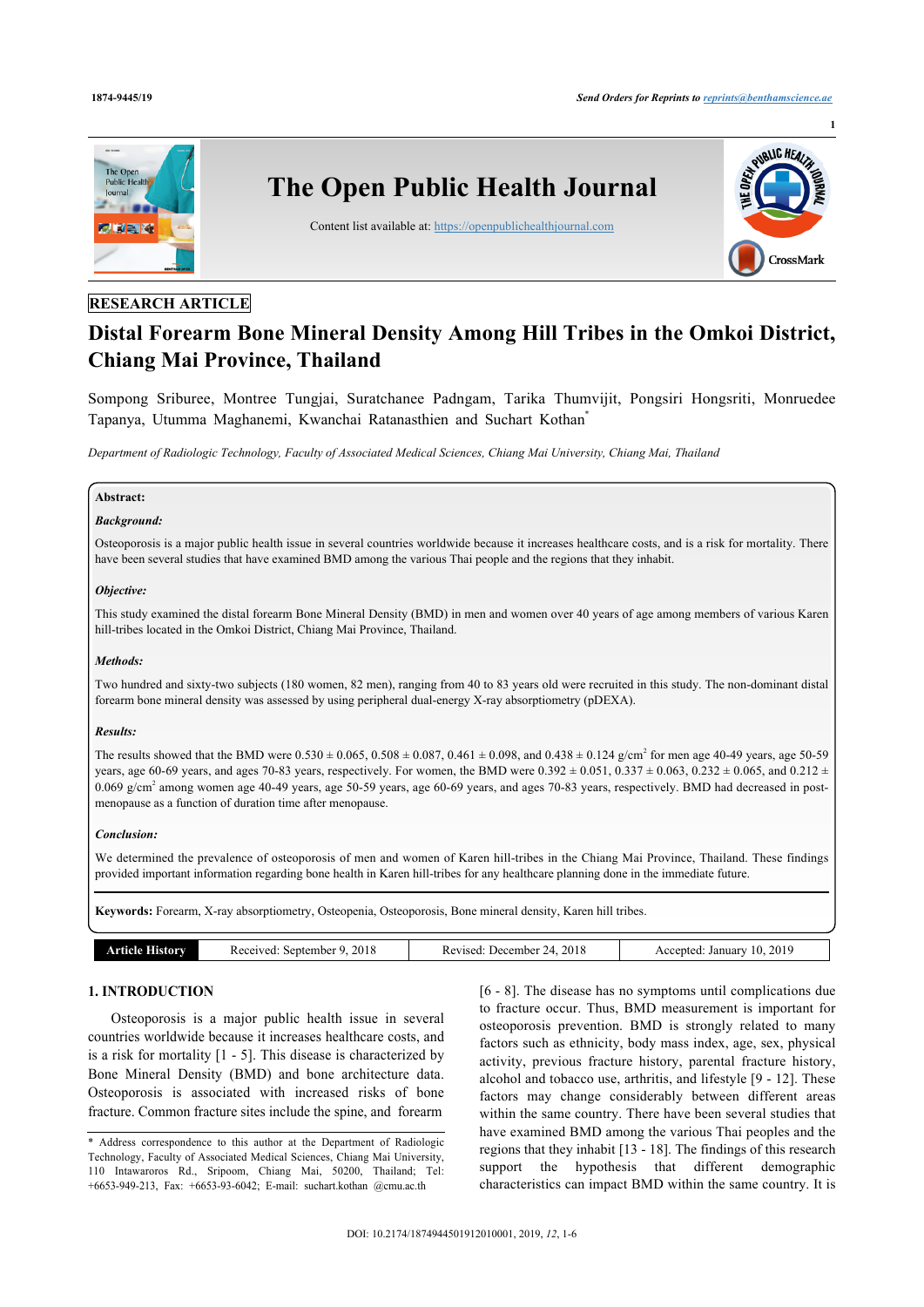noteworthy that subjects of this former research were chosen from urban areas. In contrast, this present study collected subjects from rural mountainous areas surrounding Chiang Mai, Thailand. In our study, the distal forearm bone mineral density among men and women over 40 years of age of Karen hill-tribes in the Omkoi District, Chiang Mai Province, Thailand was investigated by using peripheral dual-energy Xray absorptiometry. Karen hill-tribe people inhabit the mountainous areas surrounding Chiang Mai.

# **2. MATERIALS AND METHODS**

The present study was a retrospective study that was carried out by examining the demographic characteristic information and BMD data obtained from the Community Services Project at Omkoi District, Chiang Mai Province, Thailand. All procedures were approved by the Ethics Committee of the Faculty of Associated Medical Sciences, Chiang Mai University, Chiang Mai, Thailand.

# **2.1. Subjects and Demographic Characteristic Information**

Two hundred and sixty-two subjects (180 women, 82 men) from Karen hill-tribes, 40-83 years of age, from the Omkoi District, Chiang Mai Province, Thailand were recruited for this study. Subjects were recruited through advertisements in Omkoi District area such as village, and community. The Omkoi District is located about 179 km southwest of Chiang Mai city. Demographic characteristics information was obtained by self-administered questionnaires. The questions related to risk factors for osteoporosis determined the following information: Age, height, weight, parent's history of osteoporosis, parent's history of spinal deformity, coffee/tea intake, alcohol intake, smoking, milk intake, eating habits (fish, beans, and vegetable), and exercise. Body Mass Index (BMI) was calculated from weight (kg) and height (m) by using the following equation:  $BMI = kg/m<sup>2</sup>$ . The subject's d[em](#page-1-0)ogr[ap](#page-1-1)hic characteristics information is summarized in Tables **1** and **2**.

| <b>Variables</b> | Age Groups (Men)          |                   |                       |                       |
|------------------|---------------------------|-------------------|-----------------------|-----------------------|
|                  | $40-49$ years             | 50-59 years       | $60-69$ years         | 70-83 years           |
| Age              | $45.47 \pm 2.64$          | $55.44 \pm 2.98$  | $64.44 \pm 3.18$      | $74.40 \pm 3.02$      |
| Weight (kg)      | $56.73 \pm 6.51$          | $58.54 \pm 10.70$ | $53.42 \pm 11.16$     | $52.73 \pm 8.42$      |
| Height (cm)      | $163.47 \pm 4.81$         | $163.33 \pm 5.48$ | $159.08 \pm 6.25$ *** | $161.17 \pm 5.81$     |
| BMI $(kg/m2)$    | $21.25 \pm 2.43$          | $21.88 \pm 3.48$  | $20.99 \pm 3.56$      | $20.32 \pm 3.23$      |
| <b>Variables</b> | <b>Age Groups (Women)</b> |                   |                       |                       |
|                  | $40-49$ years             | 50-59 years       | $60-69$ years         | 70-83 years           |
| Age              | $45.42 \pm 2.71$          | $54.53 \pm 2.90$  | $63.47 \pm 2.65$      | $77.28 \pm 3.83$      |
| Weight (kg)      | $60.92 \pm 10.89$         | $57.19 \pm 10.99$ | $52.68 \pm 8.77$      | $47.67 \pm 13.00$     |
| Height (cm)      | $153.60 \pm 4.80$         | $152.56 \pm 4.86$ | $151.79 \pm 5.13$     | $149.02 \pm 5.29$ *** |
| BMI $(kg/m2)$    | $25.77 \pm 4.12$          | $24.51 \pm 4.27$  | $22.88 \pm 3.75$ *    | $21.43 \pm 5.80$ ***  |

### <span id="page-1-0"></span>**Table 1. Demographic characteristic information.**

\* Statistically significantly different from the 40 - 49 years group (p< 0.05). \*\* Statistically significantly different from the 50 - 59 years group (p< 0.05).

# <span id="page-1-1"></span>**Table 2. Risk factors for osteoporosis.**

| <b>Risk factors</b>                                    | Prevalence $(\% )$ |       |  |
|--------------------------------------------------------|--------------------|-------|--|
|                                                        | Men                | Women |  |
| Parent history of osteoporosis or low-trauma fractures | 10.98              | 13.33 |  |
| Parent history of spinal deformity                     | 17.07              | 8.94  |  |
| Coffee/tea intake                                      | 84.15              | 34.64 |  |
| Alcohol intake                                         | 39.02              | 9.44  |  |
| Smoking                                                | 63.41              | 32.96 |  |
| Milk intake                                            | 43.90              | 65.00 |  |
| Eating habits (fish, beans, and vegetable)             | 93.90              | 98.33 |  |
| Exercise                                               | 68.29              | 58.33 |  |
| Menopause                                              |                    | 71.67 |  |

# <span id="page-1-2"></span>**Table 3. Distal forearm BMD and t-scores for different age-groups.**

| Men               |                           |                           |                           |                           |
|-------------------|---------------------------|---------------------------|---------------------------|---------------------------|
| <b>Variables</b>  | Age Groups                |                           |                           |                           |
|                   | $40-49$ years<br>$(n=15)$ | $50-59$ years<br>$(n=27)$ | $60-69$ years<br>$(n=20)$ | $70-83$ years<br>$(n=14)$ |
| $BMD$ , $(g/cm2)$ | $0.530 \pm 0.065$         | $0.508 \pm 0.087$         | $0.461 \pm 0.098$         | $0.438 \pm 0.124$         |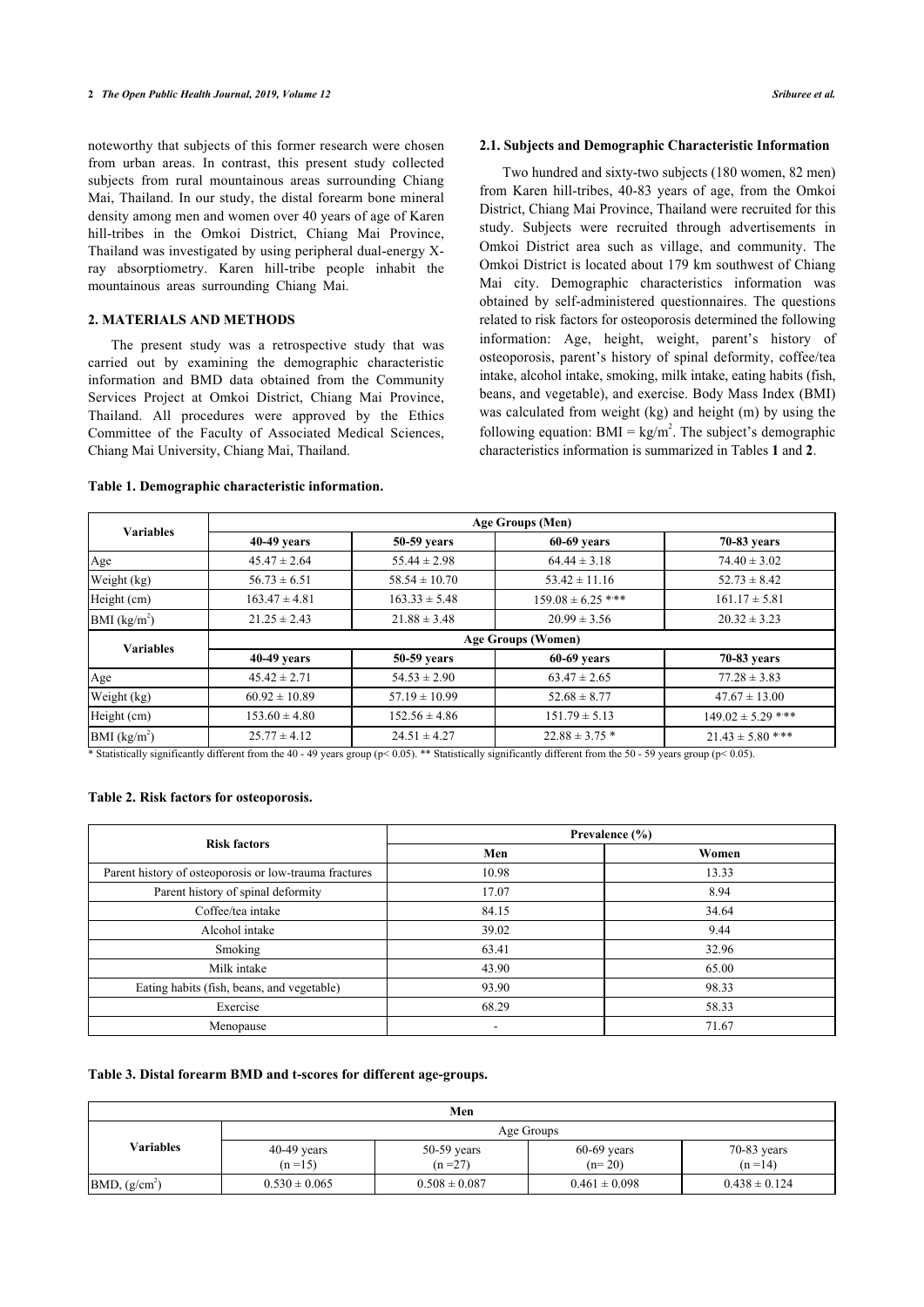*(Table 3) contd.....*

| Men                       |                           |                           |                           |                           |
|---------------------------|---------------------------|---------------------------|---------------------------|---------------------------|
| T-score                   | $-0.857 \pm 1.088$        | $-1.212 \pm 1.448$        | $-2.001 \pm 1.630$        | $-2.376 \pm 2.064$        |
|                           |                           | Women                     |                           |                           |
|                           | Age Groups                |                           |                           |                           |
| Variables                 | $40-49$ years<br>$(n=55)$ | $50-59$ years<br>$(n=62)$ | $60-69$ years<br>$(n=34)$ | $70-83$ years<br>$(n=29)$ |
| BMD, (g/cm <sup>2</sup> ) | $0.392 \pm 0.051$         | $0.337 \pm 0.063$         | $0.232 \pm 0.065$         | $0.212 \pm 0.069$         |
| T-score                   | $-1.414 \pm 0.853$        | $-2.330 \pm 1.049$        | $-4.091 \pm 1.069$        | $-4.408 \pm 1.151$        |

### **2.2. BMD at Distal Forearm Measurement**

The BMD of a non-dominant distal forearm of all subjects was measured using peripheral dual-energy X-ray absorptiometry (pDEXA) scan (EXA 3000; Osteosys Corp, Seoul, Korea) according to standard protocol. All subjects were requested to remove all items (*e.g*. bracelet, wristwatch, *etc.*) from their non-dominant distal forearm before being measured for BMD at distal forearm. All subjects were asked to place their non-dominant distal forearm into a lateral position between the X-ray source and detector of the pDEXA machine. The results of BMD measurements were grouped into three categories based on the World Health Organization (WHO) guidelines. These three categories are normal bone mass (Tscore  $\ge$  -1), low bone mass or osteopenia (T-score between -1) and  $- 2.5$ ), and osteoporosis (T-score $\leq -2.5$ ) [[19,](#page-5-3) [20](#page-5-1)].

# <span id="page-2-0"></span>**2.3. Statistical Analysis**

All data were analyzed using a Microsoft Excel 2010 program for Windows and Origin 8.0 software (Origin-Lab, Northampton, MA, USA). The results of the statistical analysis were expressed as mean values  $\pm$  standard deviation. The student t-test was used to compare the mean between these two groups. Linear correlation analysis was carried out using a Pearson correlation. A  $p$  value of  $\leq 0.05$  was considered as statistically significant.

# **3. RESULTS**

<span id="page-2-1"></span>The demographic characteristics information is shown in Table**1**. The variables including height, weight, and Body Mass Index (BMI) were compared among the various age groups. For men, the heights of the 60-69 years old group were statistically significantly different (p< 0.05) than that of the 40-49 years old group. For women, the weight and BMI of the 70-83 years group were statistically significantly different (p<0.05) from the 40-49 and 50-59 years groups. The 60-69 years group were statistically significantly different (p<0.05) from the 40-49 years groups, as well.

Table **[3](#page-1-2)** shows the age-group distal forearm BMD and Tscores. For men, the BMD was the highest in the 40-49-year age-group and lowest in the 60-69 and 70-83 year age-group. The average T-score at the distal forearm was also highest in the 40-49-year age-group and lowest in the 60-69 and 70-83 year age-group. For women, the BMD was the highest in the 40-49-year age-group and lowest in the 70-83 year age-group. The average T-score at the distal forearm was also highest in the 40-49-year age-group and lowest in the 70-83 year agegroup.

<span id="page-2-2"></span>The BMD at distal forearm plotted against the age of men

and women is shown in Figs. (**[1](#page-2-0)** and **[2](#page-2-1)**), respectively. The BMD at distal forearm of both men and women decreased as a function of age (p<0.05, r = -0.41 for men and p<0.05, r = -0.72 for women).

The percentage of prevalence osteopenia and osteoporosis of men and women is shown in Figs. (**[3](#page-2-2)** and **[4](#page-3-0)**), respectively. The percentage of osteopenia and osteoporosis increases as a function of age in both men and women, while normal bone density had decreased in that same category.



Fig. (1). BMD at distal forearm plotted against age of men.



**Fig. (2).** BMD at distal forearm plotted against age of women.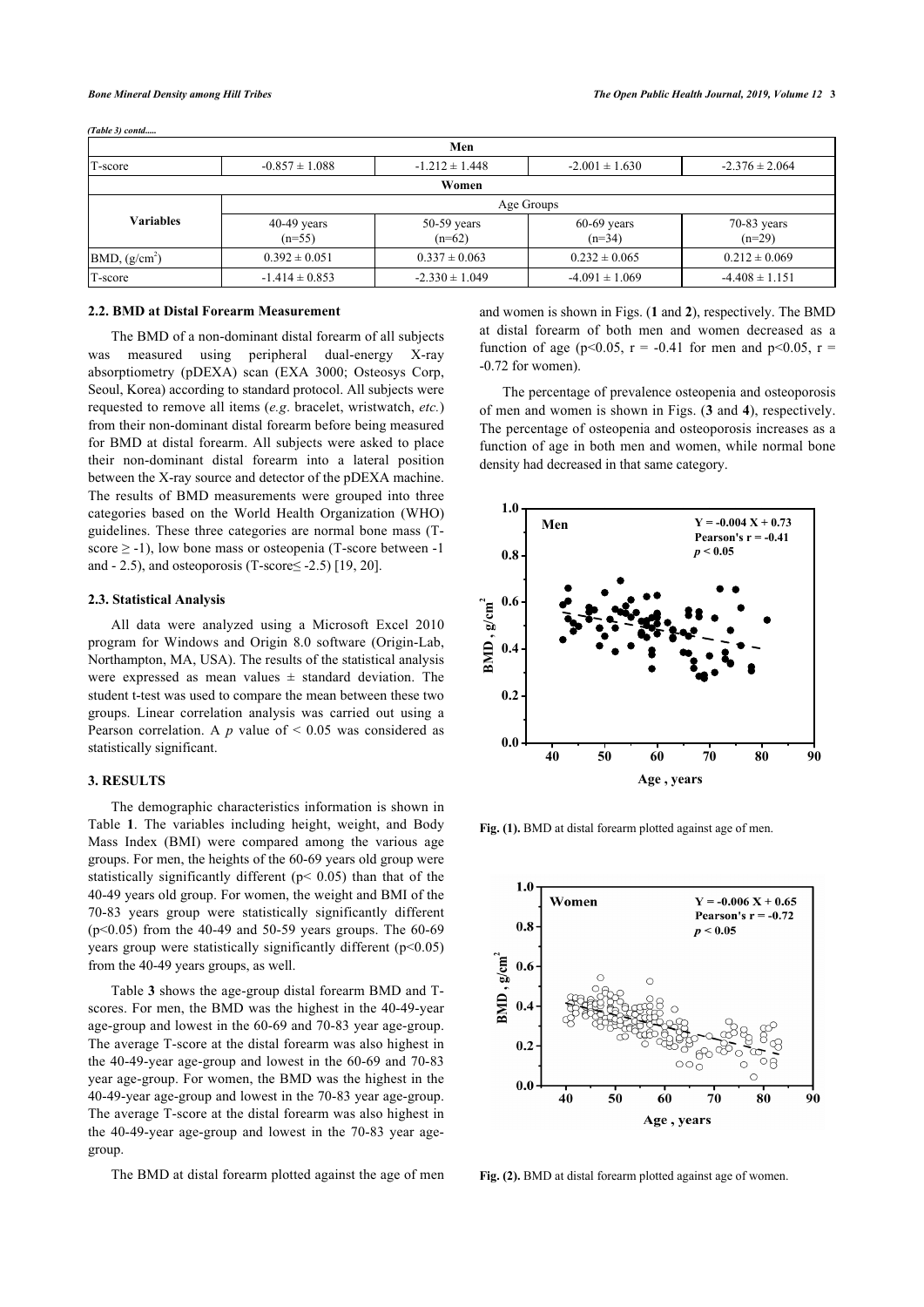

**Fig. (3).** The percentage of prevalence osteopenia and osteoporosis of men.

<span id="page-3-0"></span>

**Fig. (4).** The percentage of prevalence osteopenia and osteoporosis of women.

<span id="page-3-1"></span>

**Fig. (5).** BMD at distal forearm plotted against duration of menopause of women.

In addition, the BMD of distal forearm plotted against duration of menopause of women is shown in (Fig.**5**). The BMD at distal forearm decreased when the duration of menopause increased ( $p<0.05$ ,  $r = -0.44$ ).

# **4. DISCUSSION**

Osteoporosis is a common health problem in Thailand. It is characterized by deficits in Bone Mineral Density (BMD) and micro-architectural deterioration that can result in an increase in bone fragility and fractures[[13,](#page-5-1) [17\]](#page-5-4). The prevalence of BMD and osteoporosis in men and women are still being studied. When comparing the BMD at distal forearm of each age-group, the BMD was found to be higher in men. Moreover, the BMD at distal forearm of both men and women decreased with advanced aging. In contrast, a previous study showed that the BMD at distal forearm (radius) of women significantly decreased when age-group increased, but the BMD at distal forearm (radius) of men did not change when age-group had increased [\[21](#page-5-5)]. However, the BMD at distal forearm of each age-group of men was higher than that of each age-group of women; and these results were similar to our findings.

A previous study conducted on the bone mineral density at distal forearm in men over 40 years of age in Mae Chaem district, Chiang Mai Province, Thailand showed that BMD in Thai men aged 40-49, 50-59, 60-69, and 70-87 years were  $0.571 \pm 0.071$ ,  $0.560 \pm 0.075$ ,  $0.500 \pm 0.126$  and  $0.418 \pm 0.093$  $g/cm<sup>2</sup>$ ,respectively [[13\]](#page-5-1). In this present study, the results showed that the BMD were  $0.530 \pm 0.065$ ,  $0.508 \pm 0.087$ ,  $0.461 \pm 0.098$ , and  $0.438 \pm 0.124$  g/cm<sup>2</sup> for men ages 40-49, 50-59, 60-69, and 70-83 years. The average BMD of men who resided in the Omkoi District was lower than that of men who resided in Mae Chaem District. The risk factors for osteoporosis in both the Omkoi District and Mae Chaem District were evaluated. We found that the percentages of each risk factor were rather different between these two districts.

In addition, another previous study showed that BMD at distal forearm (radius) of men who resided in Muang District, Khon Kaen Province, Thailand were  $0.42 \pm 0.04$ ,  $0.40 \pm 0.05$ ,  $0.36 \pm 0.06$ , and  $0.35 \pm 0.07$  g/cm<sup>2</sup> for ages 40-49, 50-59, 60-69 and over 70 years of age, respectively. The BMD at distal forearm of women were  $0.34 \pm 0.05$ ,  $0.30 \pm 0.05$ ,  $0.25 \pm 0.05$ , and  $0.21 \pm 0.05$  g/cm<sup>2</sup> for ages 40-49, 50-59, 60-69, and over 70 years of age[[22](#page-5-6)]. The BMD at distal forearm of men was lower than those determined in this present study. In the present study, BMD at distal forearm of women were  $0.392 \pm$ 0.051, 0.337  $\pm$  0.063, 0.232  $\pm$  0.065, and 0.212  $\pm$  0.069 g/cm<sup>2</sup> for ages 40-49, 50-59, 60-69, and 70-83 years. The average BMD of women age 40-49 years and ages 50-59 years who resided in the Omkoi District of Chiang Mai was rather higher than that of women age 40-49 years and age 50-59 years who resided in the Muang District, Khon Kaen Province. It seems reasonable that if each population had differences in demographic characteristics, then the BMD at distal forearm of each population would likely not be the same.

In post-menopause northern Thai women, BMD at distal forearm (1/3 radius) was  $0.600 \pm 0.086$  g/cm<sup>2</sup> [[17](#page-5-4)]. The BMD at distal forearm of post-menopause in this present study was  $0.284 \pm 0.087$  g/cm<sup>2</sup>. The average BMD of post-menopause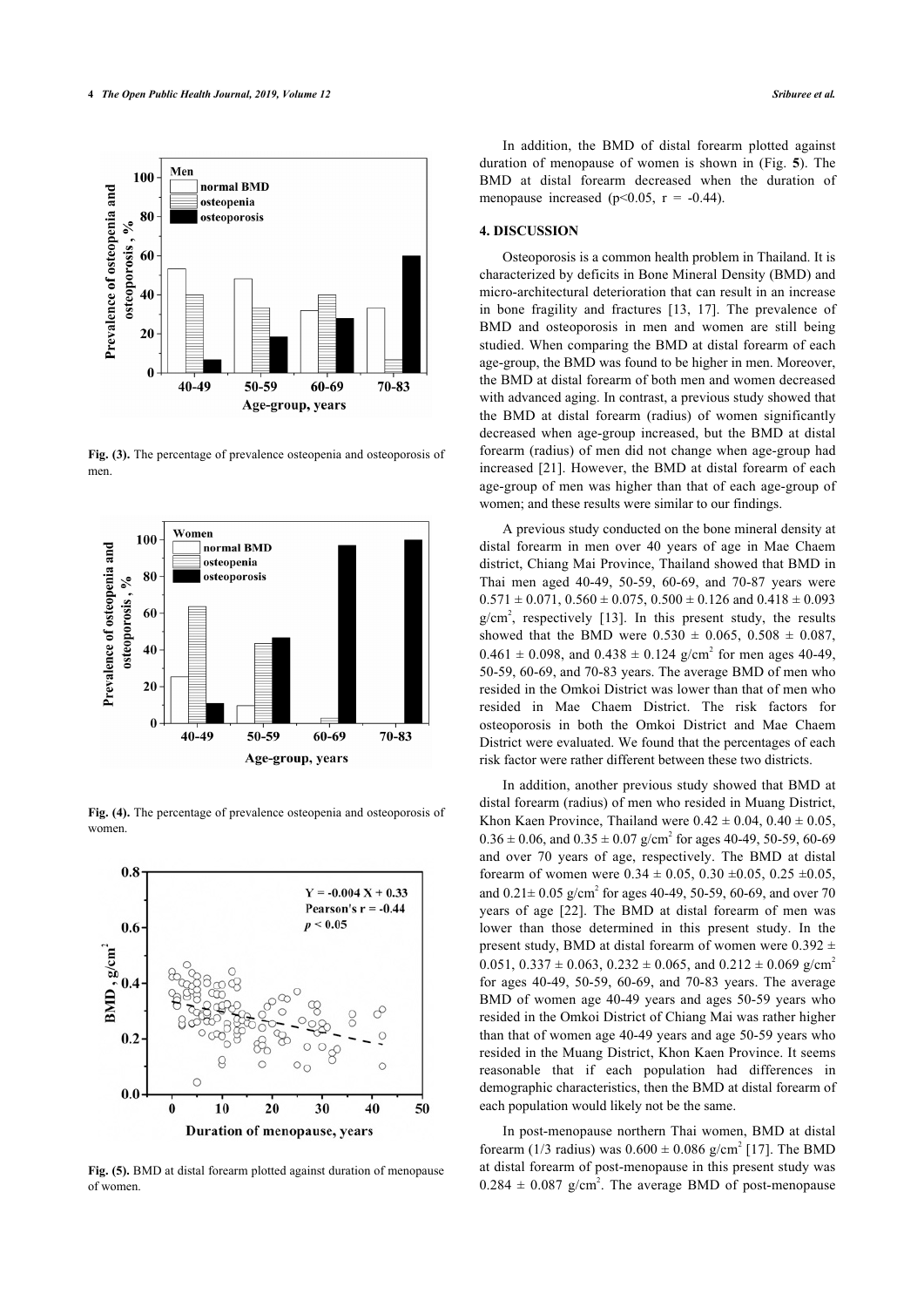women in this present study was lower than those of previous studies done at two separate times. The relationship between menopausal duration and BMD in the present study was in agreement with other studies [[7](#page-4-5), [22\]](#page-5-6).

There was a positive correlation with the BMD found from various skeletal sites (*i.e*.; the lumbar spine, prox-imal femur, and 1/3 radius) in northern Thai women[[17](#page-5-4)]. Thus, it was determined that the BMD of distal forearm in men and women decreased as a function of age (Figs. **[1](#page-2-0)** and **[2](#page-2-1)**). The BMD of other skeletal sites involving the lumbar spine and proximal femur should have decreased as a function of age, as well. It is noteworthy that the nondominant distal forearm bone mineral density might be useful for BMD screening in people who reside in areas that are difficult to access for whole body BMD examinations such as the Omkoi District because distal forearm bone mineral density is correlated with BMD from various skeletal remains; as mentioned earlier.

The prevalence of osteoporosis of men and women in this present study increased as a function of age-group as indicated by other studies[[13,](#page-5-1) [23](#page-5-7) - [25\]](#page-5-8). Of note, the prevalence of osteopenia of men aged 70-83 years had decreased compared to other age-groups because the number of subjects in age 70-83 years was small.

<span id="page-4-0"></span>Notable strength in this present study is that our subjects were Karen hill-tribe people, a member of an indigenous people that inhabits mountainous areas. This makes it notably different from other studies done on the BMD of Thai people [[14,](#page-5-9) [18\]](#page-5-2). The lifestyles and culture of Karen hill-tribe people is quite different from urban populations. In addition, these results can be used as information on any large-scale bone mineral density studies of Karen hill-tribes at Omkoi District done in the future. However, a limitation of this present study was that the number of our subjects was rather small. Additionally, the questionnaires that asked about past history possibly resulted in some recall bias information, especially in older people. Also, some subjects may have not communicated their responses correctly. Additional information regarding biochemical bone turnover marker [\[9](#page-4-4), [15](#page-5-10)] that is related to BMD might be needed, as well.

# <span id="page-4-1"></span>**CONCLUSION**

<span id="page-4-5"></span><span id="page-4-2"></span>It is important to note that the results in this present study supported the hypothesis that different demographic characteristics can impact BMD in both men and women, even though these various groups reside in the same country. In summary, our study provided the demographic characteristics related to the distal forearm BMD, and we found a prevalence of osteopenia and osteoporosis in both men and women in the Karen hill-tribes of the Omkoi District, Chiang Mai Province, Thailand.

# <span id="page-4-4"></span><span id="page-4-3"></span>**ETHICS APPROVAL AND CONSENT TO PARTICIPATE**

All procedures were approved by the Ethics Com-mittee of the Faculty of Associated Medical Sciences, Chiang Mai University, Chiang Mai, Thailand.

# **HUMAN AND ANIMAL RIGHTS**

No animals were used in this research. All research procedures followed were in accordance with the ethical standards of the committee responsible for human experimentation (institutional and national), and with the Helsinki Declaration of 1975, as revised in 2008 ([http://www.wma.net/en/20activities/10ethics/10helsinki/\)](http://www.wma.net/en/20activities/10ethics/10helsinki/).

# **CONSENT FOR PUBLICATION**

Written informed consent was obtained from all the participants prior to publication.

# **CONFLICT OF INTEREST**

The authors declared no potential conflicts of interest with respect to the research, authorship, and/or publication of this article

# **ACKNOWLEDGEMENTS**

We are thankful for the support we received from the Ban Yang Poa School, Omkoi District, Chiang Mai Province, Thailand. We also want to thank all the staff and students who participated in this study.

### **REFERENCES**

- [1] Pisani P, Renna MD, Conversano F, *et al.* Major osteoporotic fragility fractures: Risk factor updates and societal impact. World J Orthop 2016; 7(3): 171-81. [\[http://dx.doi.org/10.5312/wjo.v7.i3.171](http://dx.doi.org/10.5312/wjo.v7.i3.171)] [PMID: [27004165\]](http://www.ncbi.nlm.nih.gov/pubmed/27004165)
- [2] Jain S, Bilori B, Gupta A, Spanos P, Singh M. Are Men at High Risk for Osteoporosis Underscreened? A Quality Improvement Project. Perm J 2016; 20(1): 60-4. [PMID: [26824964\]](http://www.ncbi.nlm.nih.gov/pubmed/26824964)
- [3] Luz Rentero M, Carbonell C, Casillas M, González Béjar M, Berenguer R. Risk factors for osteoporosis and fractures in postmenopausal women between 50 and 65 years of age in a primary care setting in Spain: a questionnaire. Open Rheumatol J 2008; 2: 58-63.

[\[http://dx.doi.org/10.2174/1874312900802010058\]](http://dx.doi.org/10.2174/1874312900802010058) [PMID: [19](http://www.ncbi.nlm.nih.gov/pubmed/19%20088873) [088873\]](http://www.ncbi.nlm.nih.gov/pubmed/19%20088873)

- [4] Abdulameer SA, Sahib MN, Sulaiman SAS. The Prevalence of Osteopenia and Osteoporosis Among Malaysian Type 2 Diabetic Patients Using Quantitative Ultrasound Densitometer. Open Rheumatol J 2018; 12: 50-64. [\[http://dx.doi.org/10.2174/1874312901812010050\]](http://dx.doi.org/10.2174/1874312901812010050) [PMID: [297](http://www.ncbi.nlm.nih.gov/pubmed/297%2055605) [55605](http://www.ncbi.nlm.nih.gov/pubmed/297%2055605)]
- [5] Pande I, Scott DL, O'Neill TW, Pritchard C, Woolf AD, Davis MJ. Quality of life, morbidity, and mortality after low trauma hip fracture in men. Ann Rheum Dis 2006; 65(1): 87-92. [\[http://dx.doi.org/10.1136/ard.2004.034611\]](http://dx.doi.org/10.1136/ard.2004.034611) [PMID: [16079173\]](http://www.ncbi.nlm.nih.gov/pubmed/16079173)
- [6] Svedbom A, Ivergård M, Hernlund E, Rizzoli R, Kanis JA. Epidemiology and economic burden of osteoporosis in Switzerland. Arch Osteoporos 2014; 9: 187.
- [\[http://dx.doi.org/10.1007/s11657-014-0187-y\]](http://dx.doi.org/10.1007/s11657-014-0187-y) [PMID: [249706 72](http://www.ncbi.nlm.nih.gov/pubmed/249706%2072)] [7] Heidari B, Hosseini R, Javadian Y, Bijani A, Sateri MH, Nouroddini HG. Factors affecting bone mineral density in postmenopausal women. Arch Osteoporos 2015; 10: 15.
- [\[http://dx.doi.org/10.1007/s11657-015-0217-4\]](http://dx.doi.org/10.1007/s11657-015-0217-4) [PMID: [25972 061](http://www.ncbi.nlm.nih.gov/pubmed/25972%20061)] [8] Orcel P, Funck-Brentano T. Medical management following an osteoporotic fracture. Orthop Traumatol Surg Res 2011; 97(8): 860-9. [\[http://dx.doi.org/10.1016/j.otsr.2011.10.002](http://dx.doi.org/10.1016/j.otsr.2011.10.002)] [PMID: [22119 511\]](http://www.ncbi.nlm.nih.gov/pubmed/22119%20511)
- [9] Sözen T, Özışık L, Başaran NC. An overview and management of osteoporosis. Eur J Rheumatol 2017; 4(1): 46-56.
- [\[http://dx.doi.org/10.5152/eurjrheum.2016.048](http://dx.doi.org/10.5152/eurjrheum.2016.048)] [PMID: [2829 3453\]](http://www.ncbi.nlm.nih.gov/pubmed/2829%203453) [10] Bonaccorsi G, Fila E, Cervellati C, *et al.* Assessment of Fracture Risk in A Population of Postmenopausal Italian Women: A Comparison of Two Different Tools. Calcif Tissue Int 2015; 97(1): 50-7. [\[http://dx.doi.org/10.1007/s00223-015-0009-2\]](http://dx.doi.org/10.1007/s00223-015-0009-2) [PMID: [2593 9647](http://www.ncbi.nlm.nih.gov/pubmed/2593%209647)]
- [11] Høiberg MP, Rubin KH, Gram J, Hermann AP, Brixen K, Haugeberg